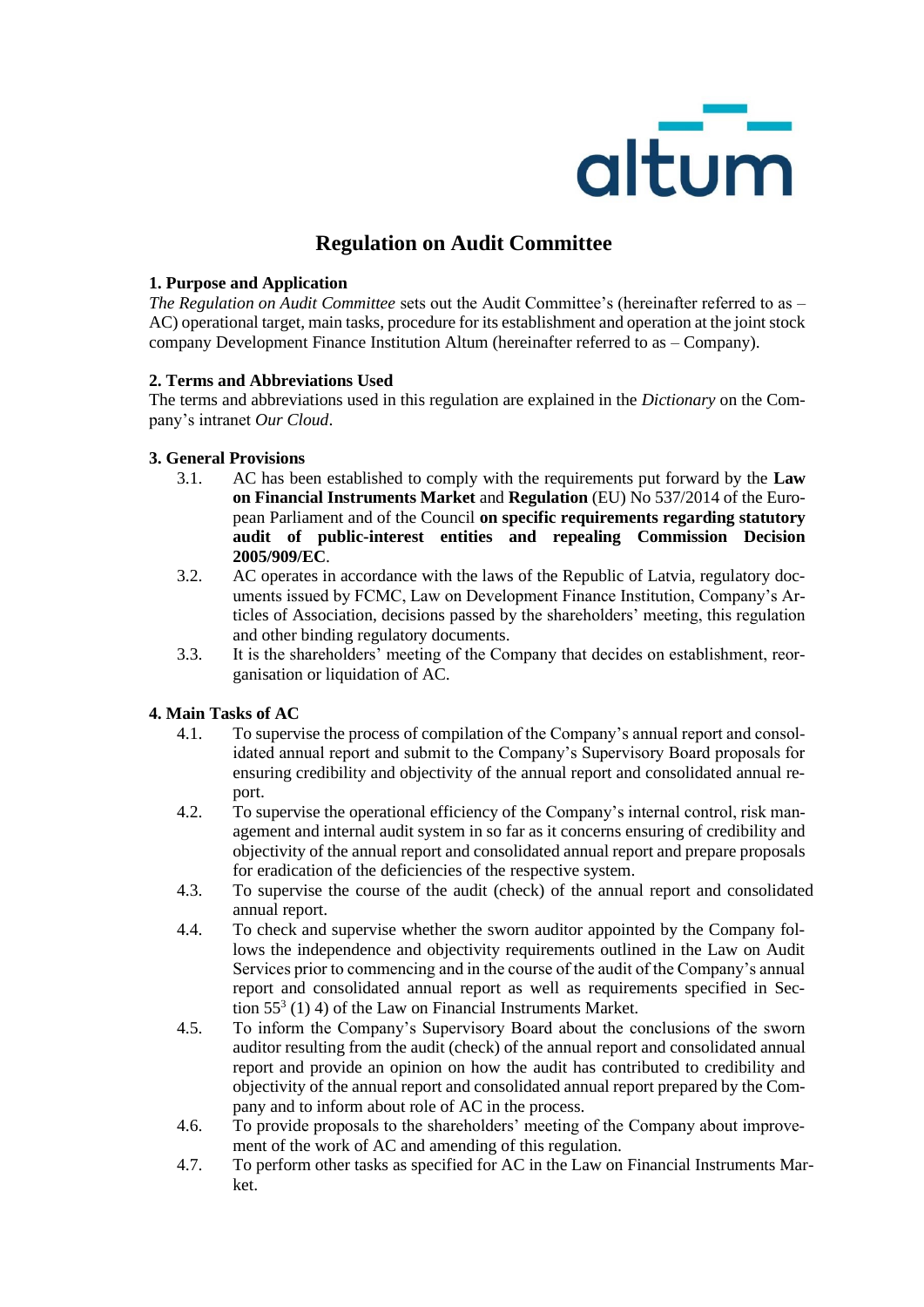## **5. Rights and Obligations of AC**

- 5.1. AC shall be responsible for execution of the tasks outlined in Part 4 of this regulation and effective laws and regulations.
- 5.2. AC has the right to recommend that the Company remedied or corrected deficiencies in the compilation process of the financial and consolidated financial statements, annual report and consolidated annual report and suggest specific improvements to increase operational efficiency of the Company's internal control and risk management system.
- 5.3. AC is entitled to request and receive from the Company's Management Board and also from the Internal Audit Division, Accounting Department and Risk Management Department the information and documents needed for execution of the tasks specified in the Law on Financial Instruments Market.
- 5.4. In order to execute the tasks specified in Part 4 of the regulation AC may perform checks having co-ordinated the timing and agenda of the checks with the Company's Management Board.
- 5.5. AC shall report at the shareholders' meeting of the Company at least once a year or as requested by the shareholders' meeting.
- 5.6. AC holds other rights as specified in the Law on Financial Instruments Market.

## **6. Composition of AC, rights and obligations of its members**

- 6.1. AC is composed of the head of AC elected at the shareholders' meeting and two AC members who comply with the requirements of the law.
- 6.2. In the absence of AC head his/her duties are fulfilled by AC member delegated by AC head.
- 6.3. AC adopts its decisions at the AC meeting. The Company shall supply AC with a minute taker for the meetings.
- 6.4. Head of AC:
	- 6.4.1. convenes AC meetings, sets the timing and agenda of AC meetings;
	- 6.4.2. chairs AC meetings;
	- 6.4.3. invites other employees of the Company who are competent on the respective items to take part in the committee's meeting;
	- 6.4.4. reports about work of AC to the shareholders' meeting of the Company regularly, following the agreed procedure.
- 6.5. Obligations of AC member:
	- 6.5.1. to attend the meetings of AC, analyse the item under consideration in good faith and voice the opinion on the items being examined at the AC meeting in order to meet the requirements specified in the Law on Financial Instruments Market;
	- 6.5.2. to inform the head of AC about known non-attendance of an announced meeting;
	- 6.5.3. inform the Management Board of the Company as soon as the conflict of interest has occurred for AC member or there is a justified reason to believe that one might form.
- 6.6. Obligations of AC secretary:
	- 6.6.1. to take minutes at AC meetings;
	- 6.6.2. to prepare agenda of the committee's meetings (co-ordinating it with AC head);
	- 6.6.3. to ensure that premises at the Company's registered office are made available for the committee's meetings;
	- 6.6.4. to format and send the committee's decisions to the responsible structural units;
	- 6.6.5. to follow-up on execution of the committee's decisions and inform AC members on execution of the decisions once a quarter;
	- 6.6.6. to store the materials of the committee's meetings (in electronic and paper form) in accordance with record keeping regulations of the Company.